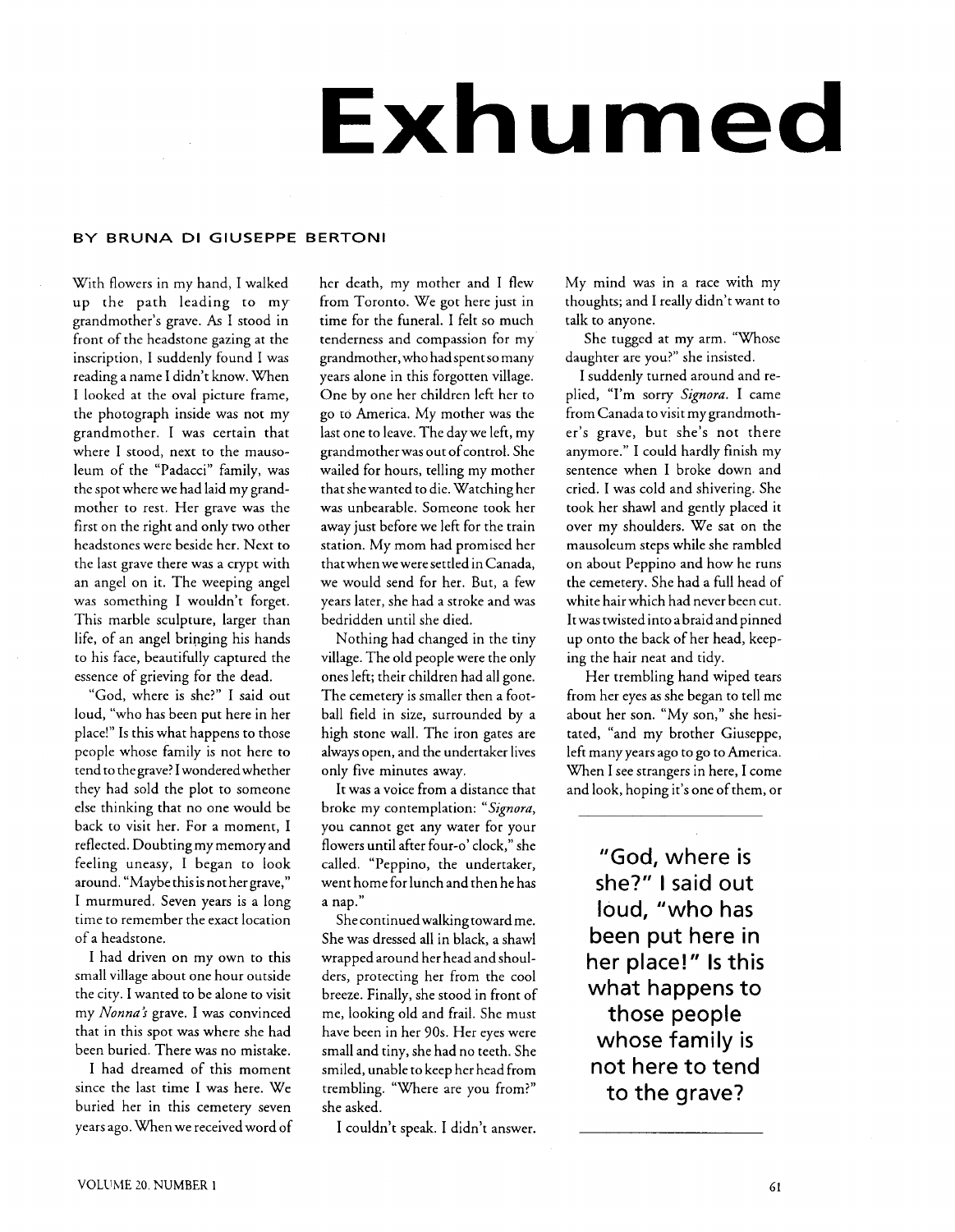someone from my family."

While she continued with her story, the clock on the old tower struck four o'clock. The old woman stood up and caressed my face."Wait, and I'll get Peppino. He'll show you where your grandmother is."

She left me sitting there dumbfounded. Asshe vanished around the

"All you can see are tiny little boxes," he explained, as I made my way down. "All are on top of each other, marked with their name, the year they were born and the year they died."

bend behind some monuments, I realized I still had her shawl. I figured she could get it back later. It was still chilly. I took the shawl and wrapped it closer to me and waited. I could still smell her musky scent from the shawl. I didn't even know her name. She seemed so lonely.

Peppino came a short while later, and when he saw me, he became agitated. *"Signora,"* he yelled, standing erect and serious. "I don't have the keys to the mausoleum. The office is closed now. You'll have to come'back tomorrow!"

He realized how upset I was when I took a jump and stood right in front of him. "I don't want to visit the mausoleum *Signor* Peppino. I want to know where they put my grandmother!"

"Your grandmother?" he replied. "Yes, my grandmother. Shewas right here," I said, pointing to the first grave. "Why was she moved, and by whose authority?" I asked with tears in my eyes. "Is this what happens to dead people if they have no one left here to tend to their grave?"

Peppino took two steps back, as I got closer to him. "I was here the day we buried her," I sobbed. "I was here seven years ago! Massari was her married name."

I couldn't continue. I sank down near the wall of the mausoleum and cried uncontrollably.

Peppino didn't know what to say or do. He was afraid to even get too close. He tried from adistance to talk to me. "Please *Signora,* I've worked here for only five years. Yet, I think your *Nonna* was married to Anato?"

I lifted my head and stopped sobbing. Had I heard correctly? He knew my gandfather's name. "Did you say, Anaco?" I mumbled. *"Si,* yes, Anato was married to Maria Rosa Tebberno," I replied with certainty.

I sighed and stood still to listen to him carefully. He continued, "By law, people are buried no more then ten years. There's not enough room for everyone."

"So, where do you put them? I questioned him.

"In the ossuary over there." He pointed to the crypt where the angel lay.

I was mortified. "Why didn't my mother tell me this." I could never dream of anything like this happening back home. As we walked toward the crypt, Peppino explained theway they exhumed people. They put the bones in a little marble box and seal it forever. It is placed in the basement of this crypt in no specific order. "Nobody goes down there, except to place new boxes once a body is exhumed," he explained. It sounded gruesome.

"Can I see inside?" I asked.

He shrugged his shoulders and said, "if you want. It's dark down there, though." The dark wood door to the crypt was hand carved; as you enter, there's an altarwith pictures of St. Rocco, patron saint of the village. Vases full of flowers and lit candles were everywhere.

The stairs leading to the dark basement were cracked and worn.

"I'll leave the door wide open so that we can see the stairs," he told me as we made our way down. Peppino walked in front of me talking constantly, giving me the history of his family and telling me how proud he was of his job. I followed him keeping a distance. Once he reached the bottom of the stairs, I couldn't see him anymore. I stood still part way down until my eyes could get adjusted to the dark. Peppino stood in front ofthe door looking into this socalled ossuary.

"All you can see are tiny little boxes," he explained, as I made my way down next to him. **"All** are on top of each other, marked with their name, the year they were born and the year they died." I couldn't believe my eyes. This sepulchre was a dingy, dark room that smelled of mold. It seemed like a forgotten room where a long-ago child had played with blocks, piling one on top of another, and then left them untouched. "Do you think we could find my grandmother *Signor*  Peppino?" I asked, knowing the answer already.

"It's virtually impossible, but she is down here *Signora.* They are all down here," he replied.

Peppino knew how disappointed I was. I stormed out of the crypt making nasty remarks on the stupidity of their laws. Exhuming loved ones, putting their remains in a boneurn and laying them in a mass grave. "I can't accept this!" I shook my head. "How can it be so complicated to stack those boxes in alphabetical order? Or even by the year they were born, or died?" I asked with anger.

I no longer paid attention to the bouquet of flowers I was holding as I was gesticulating-I had no place to put them, and they were wilting. Peppino kept his distance. When I finally stopped sobbing he spoke. "You can put your flowers inside the crypt, in the chapel on the altar. That's where everyone places them for those who have been exhumed."

I nodded my head and asked for a candle.